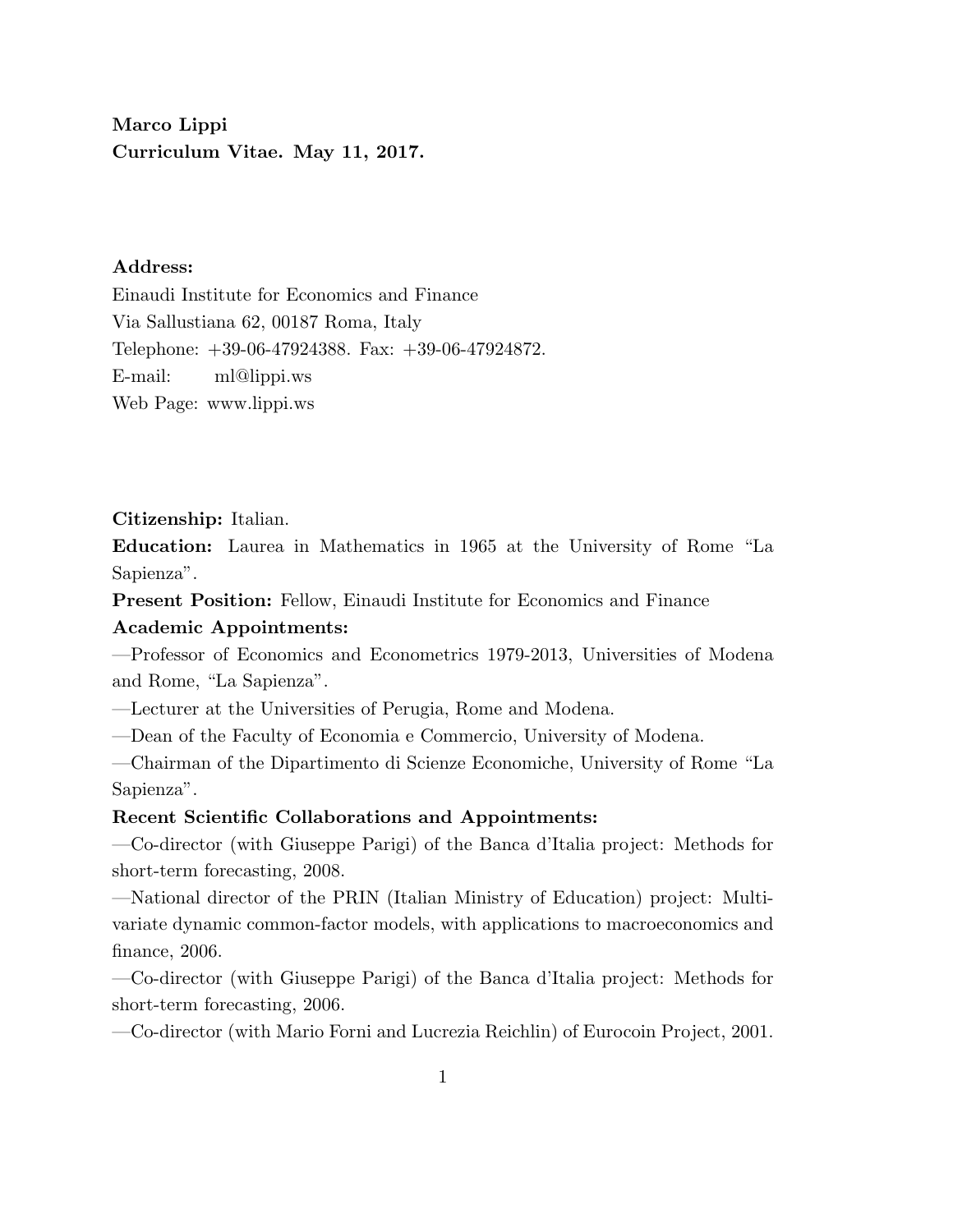The project has been carried over at the Research Department of the Banca d'Italia and has produced the monthly European Indicator known as Eurocoin, issued jointly by the Banca d'Italia and the CEPR.

—Visiting at the Federal Reserve Bank of Saint Louis, January 2008.

—Visiting at the Federal Reserve Bank of Saint Louis, May 2003.

—Visiting Professor at ECARES, Universit´e Libre de Bruxelles, 1997-98.

—CEPR Associate: Project "Model Specification, Identification and Estimation in Empirical Macroeconomics". Member of TMR Project "New Approaches to the Study of Economic Fluctuations".

## Major Publications

- [43] "Dynamic factor models with infinite-dimensional factor space: Asymptotic analysis", (with Forni, M., Hallin, M. and P. Zaffaroni), Journal of Econometrics, forthcoming.
- [42] "Noisy News in Business Cycle", (with Forni M., Gambetti L. and L. Sala), to the American Economic Journal: Macroeconomics, forthcoming.
- [41] "Noise Bubbles", (with Forni M., Gambetti L. and L. Sala), Economic Journal, forthcoming.
- [40] "Dynamic Factor Models with Infinite-Dimensional Factor Space: One-Sided Representations ", (with M. Forni, M. Hallin and P. Zaffaroni), Journal of Econometrics, 2015, 185(2), 359-371.
- [39] "Clarifying the roles of greenhouse gases and ENSO in recent global warming through their prediction performance", (with Umberto Triacca, Antonello Pasini, Alessandro Attanasio, Alessandro Giovannelli), Journal of Climate, 2014, 27 (20), 7903-7910.
- [38] "Factor models in high-dimensional time series—A time-domain approach", (with Marc Hallin), Stochastic Processes and their Applications, 2013, 123.
- [37] "Infinite-Dimensional Autoregressive Systems and the Generalized Dynamic Factor Model", Journal de la Société Française de Statistique, 2012, 153.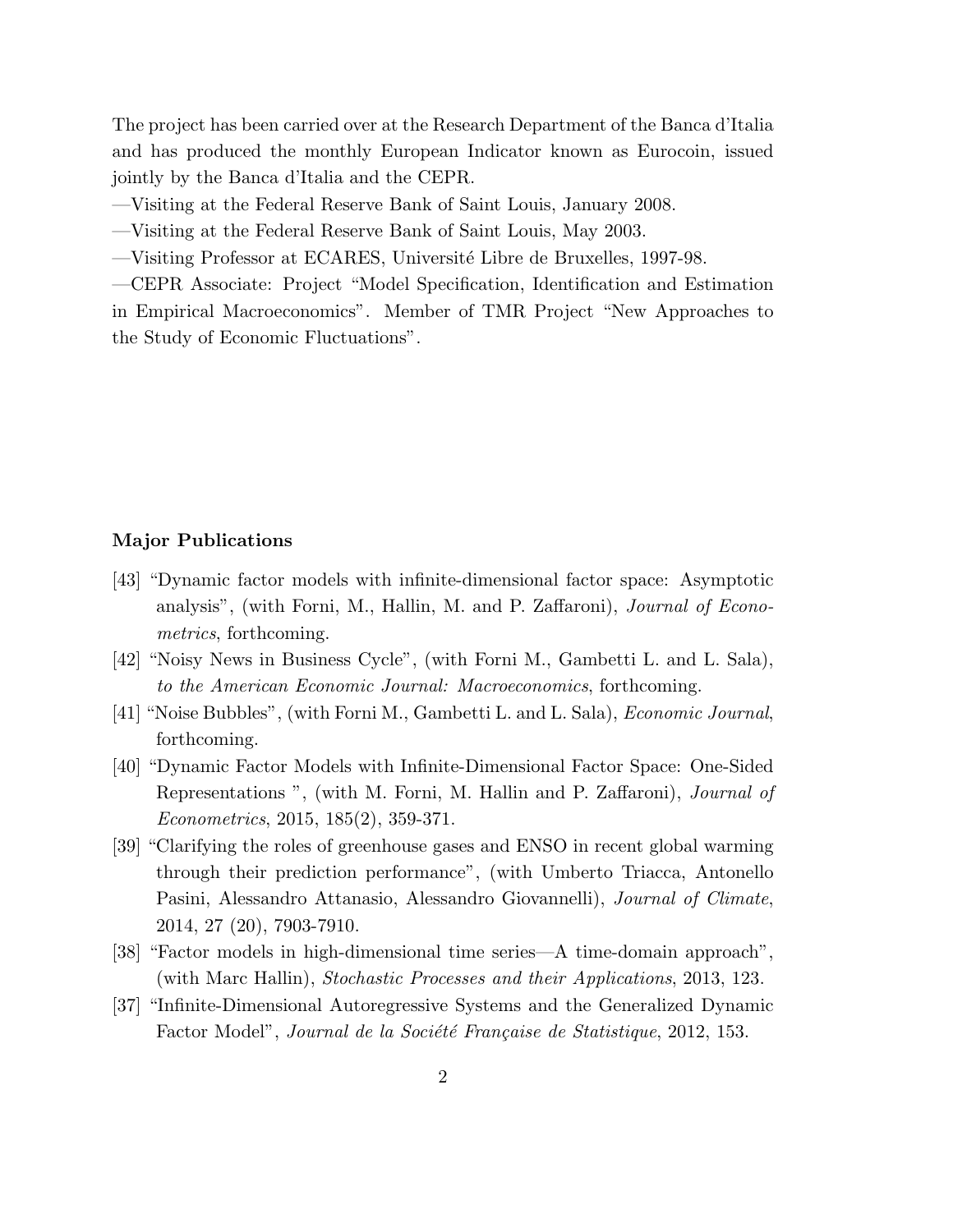- [36] "The general dynamic factor model: One-sided representation results", (with Mario Forni), Journal of Econometrics, 2011, 163.
- [35] "New Eurocoin: Tracking Economic Growth in Real Time" (with Altissimo, F., Cristadoro, R., Forni, M. and G. Veronese, Review of Economics and Statistics, 2010, 92, 4.
- [34] "Opening the Black Box: Structural Factor Models with Large Cross-Sections" (with Forni, M., Giannone, D. and L. Reichlin), Econometric Theory, 2009, 25.
- [33] "The Generalized Dynamic Factor Model: One-Sided Estimation and Forecasting" (with Forni, M., Hallin, M. and L. Reichlin), Journal of the American Statistical Association, 2005, 100.
- [32] "Issues Concerning the Approximation Underlying the Spectral Representation Theorem", Econometric Theory, 2004, 20.
- [31]"Do Financial Variables Help Forecasting Inflation and Real Activity in the EURO Area?" (with Forni, M., Hallin, M. and L. Reichlin), Journal of Monetary Economics, 2003, 50.
- [30] "The Generalized Dynamic Factor Model: Consistency and Rates" (with Forni, M., Hallin, M. and L. Reichlin), Journal of Econometrics, 2004, 119.
- [29] "Innovation and Corporate Growth in the Evolution of the Drug Industry" (with G. Bottazzi, G. Dosi, F. Pammolli, M. Riccaboni), International Journal of Industrial Organization, 2001, 19.
- [28] "Coincident and Leading Indicators for the EURO Area" (with M. Forni, M. Hallin and L. Reichlin), The Economic Journal 2001, 111.
- [27] "The Generalized Dynamic Factor Model: Representation Theory" (with M. Forni), Econometric Theory, 2001, 17.
- [26] "The Generalized Dynamic Factor Model: Identification and Estimation" (with M. Forni, M. Hallin and L. Reichlin), Review of Economics and Statistics, 2000, 82.
- [25] "Aggregation of Linear Economic Models" (with Mario Forni), Journal of Mathematical Economics, 1999, 31.
- [24] Aggregation and the Microfoundations of Dynamic Macroeconomics (with Mario Forni), Oxford University Press, 1997.
- [23] "Diffusion of Technical Change and the Identification of the Trend Component in Real GNP" (with L. Reichlin), Review of Economic Studies, 1994, 61.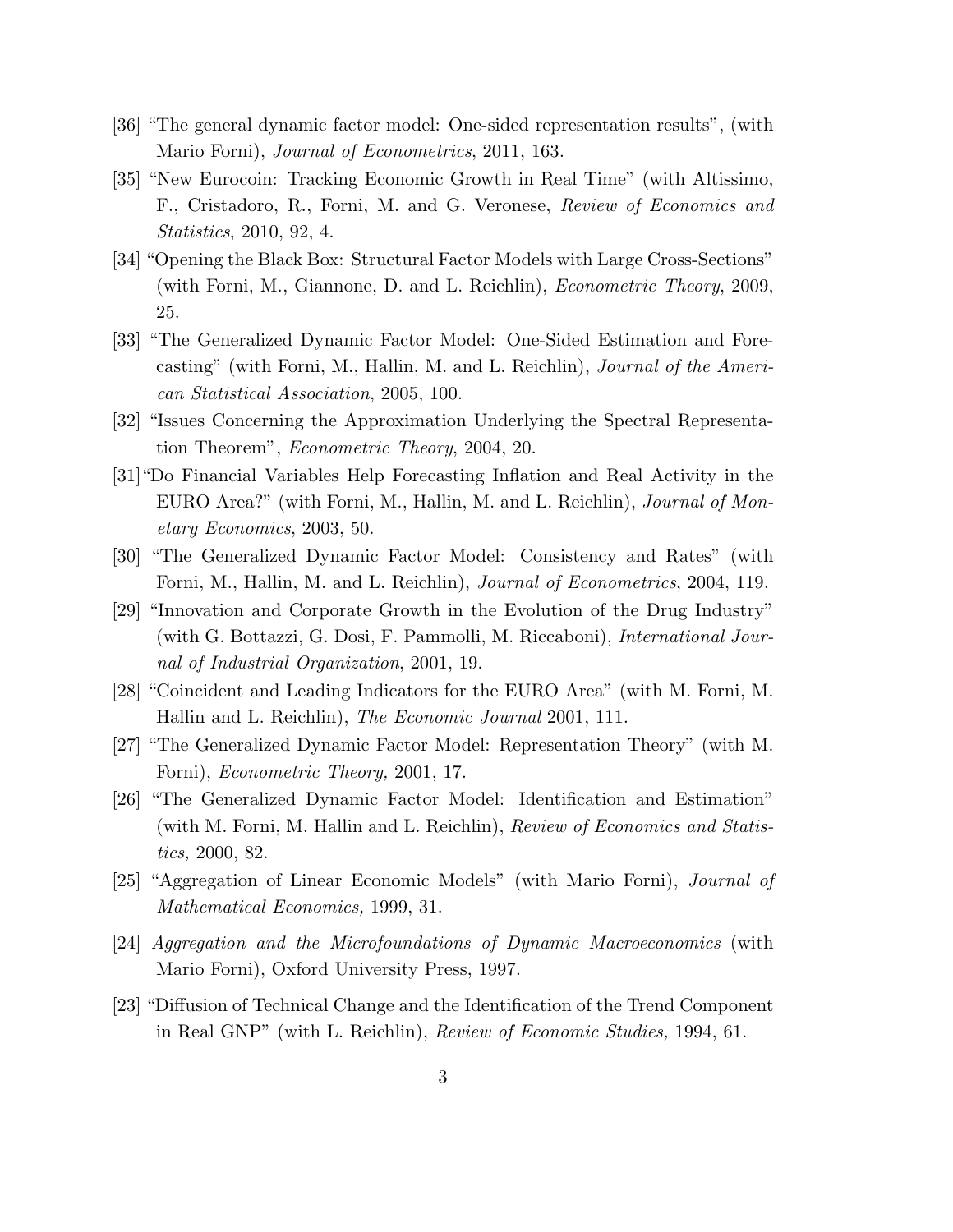- [22] "Common and Uncommon Trends and Cycles", (with L. Reichlin) European Economic Review, 1994, 38.
- [21] "VAR Analysis, Nonfundamental Representations, Blaschke Matrices" (with L. Reichlin), Journal of Econometrics, 1994, 63.
- [20] "The Dynamic Effect of Aggregate Demand and Supply Disturbances. Comment" (with L. Reichlin), American Economic Review, 1993, 83.
- [19] "On Persistence of Shocks to Economic Variables: a Common Misconception" (with L. Reichlin), Journal of Monetary Economics, 1992, 29.
- [18] "Trend-cycle Decompositions and Measures of Persistence: Does Time Aggregation Matter?" (with L. Reichlin), The Economic Journal, 1991, 101.
- [17] "On the Dynamic Specification of Aggregate Models" (with Mario Forni), in Disaggregation in Economic Modelling, edited by Barker and Pesaran, Routledge, 1990.
- [16] "Permanent and Transitory Components in Macroeconomics" (with L. Reichlin), Published in the Proceedings of the International Economic Association Conference on Business Cycle", Copenhagen, June 1989.
- [15] "On the Dynamics of Aggregate Macroequations: from Simple Microbehaviors to Complex Macrorelationships", in Technical Change and Economic Theory, edited by G. Dosi, C. Freeman, R. Nelson, G. Silverberg, L. Soete, 1988, Frances Pinter.
- [14] "On the Dynamic Shape of Aggregated Error Correction Models", in Journal of Economic Dynamics and Control, 1988, 12, special issue on Nonstationary Time Series, Unit Roots and Co-Integration.
- [13] "Joint Production in Sraffa: Some Open Issues", Political Economy, 1988.
- [12] "Profitti e differimento del consumo: a proposito di un recente contributo di Claudio Napoleoni", Intervento alla XXVIII Riunione Scientifica Annuale della Societa' degli Economisti 1987, in Aspetti controversi della teoria del valore, edited by Luigi Pasinetti, il Mulino, 1989.
- [11] "Aggregation and Dynamics in One-Equation Econometric Models", Proceedings of the IEEE Conference on Decision and Control, Athens 1986.
- [10] "Ancora su valore e costo reale: risposta alle critiche di Petri", Rivista Internazionale di Scienze Economiche e Commerciali, 1985.
- [9] "Sulla dinamica delle relazioni tra variabili aggregate", Politica Economica, 1985.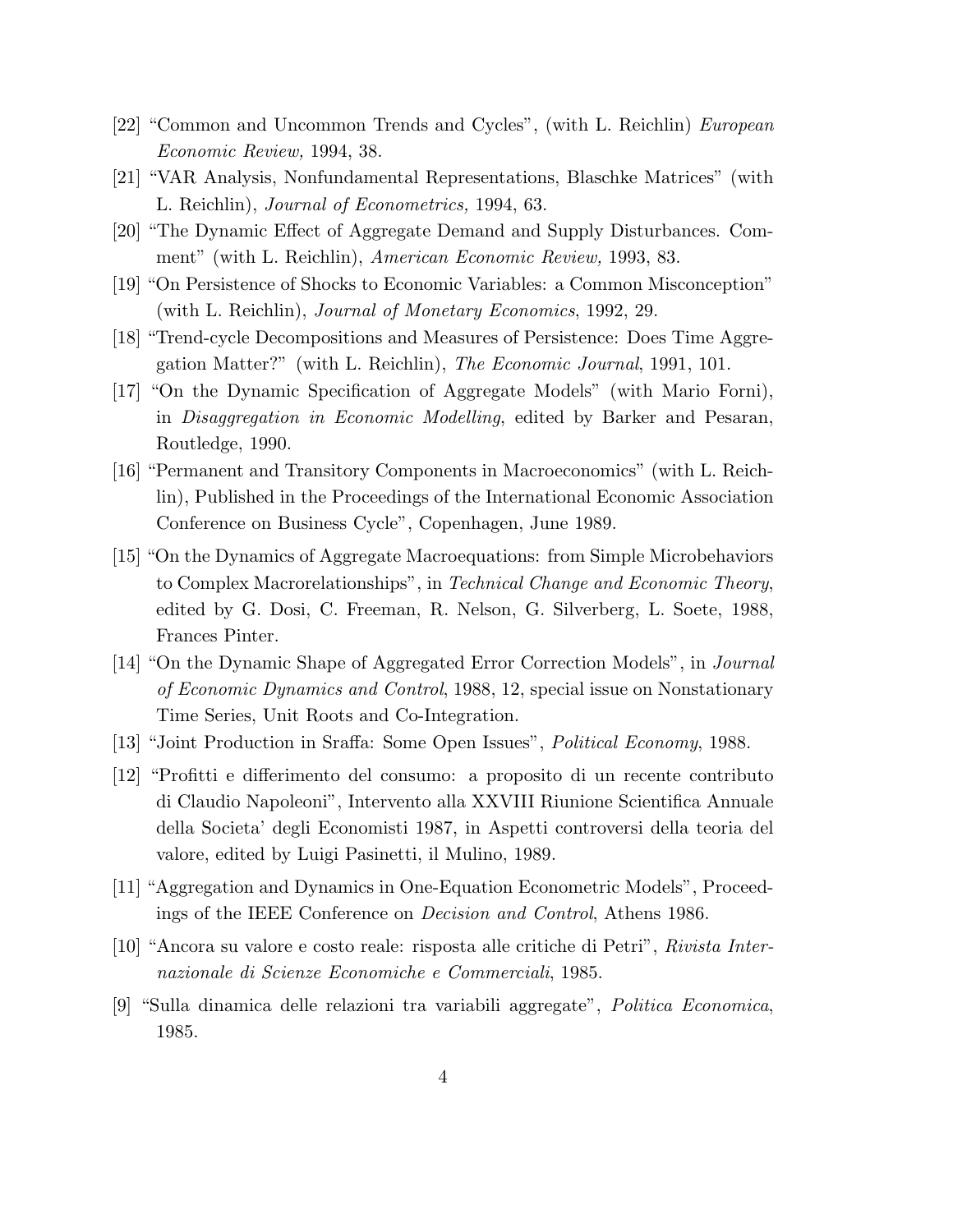- [8] "The Short Term Behavior of Retail Prices in the Recent Italian Experience" (with Carlo Dell'Aringa), Proceedings of the Conference on The Economics of Distribution, Venice 1983.
- [7] "Il marxismo e l'economia dopo Sraffa", Politica ed Economia, 1983, 10.
- [6] "Meccanismi a correzione dell'errore e formulazioni econometriche" (with Carlo Giannini), Studi e Ricerche dell'Istituto Economico, Modena 1983.
- [5] I prezzi di produzione, Bologna 1979.
- [4] Value and Naturalism in Marx, New Left Book 1979. This is an English translation and revision of the 1976 book on Marx, containing a new Postscript. A Spanish translation was also published.
- [3] Marx: il valore come costo sociale reale, Milano 1976.
- [2] "Questioni relative alla teoria marxiana del capitale", in Bruno de Finetti (ed.) Requisiti per un sistema economico accettabile in relazione alle esigenze della comunità, Milano 1973.
- [1] "Sugli elementi uniti nelle collineazioni dei piani liberi e dei piani aperti", in Rendiconti dell'Accademia Nazionale dei Lincei, 1965.

#### Current Research Lines.

- 1. Aggregation of Stochastic Vectors and the Microfoundations of Macroeconomics. Given the microbehaviors as stochastic linear equations (Slutzky-Frisch), I have shown that if agents are heterogeneous the aggregate equations can be dramatically different from the corresponding microequations. In particular, the dynamics of a macroequation may be the consequence of heterogeneity of static microequations with dynamic exogenous variables. See [9], [11], [14], [15], [17], [24], [25].
- 2. Permanent and Transitory Components in Macroeconomics. The permanent component of the growth of aggregate output has been mainly intepreted as the productivity growth. If this interpretation is granted the dynamic shape of the permanent component can not be specified as a pure random walk. Rather, a smooth process accounting for imitation across firms and learning within firms must be used for identification. See [16], [18], [19], [22], [23].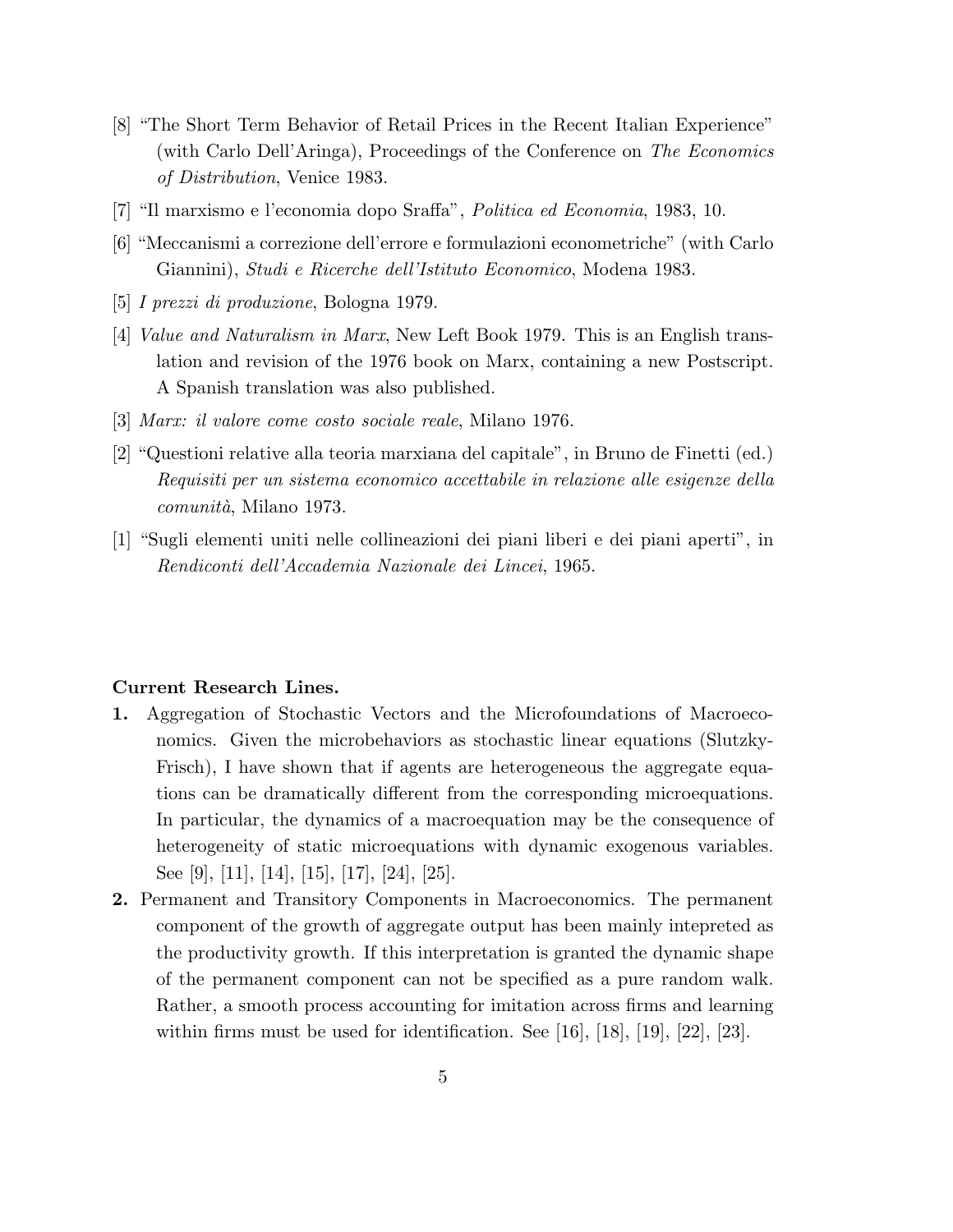- 3. Fundamentalness of Moving Average Representations. Diffusion processes are likely to produce moving average representations whose roots are not necessarily outside the unit circle and are therefore not necessarily invertible. I have studied the consequences of non-fundamentalness on VAR analysis. See [20], [21].
- 4. Dynamic Factor Models with a Large Number of Variables. Both in finance and macroeconomics data sets containing a large number of variables are available. I am studying the possibility of modelling such data sets as driven by a small number of common factors plus individual variables. See [26], [27], [28]. The model studied in these papers is at present the basis for the construction of a Euro-Area Business Cycle Indicator, a joint project betwen the CEPR (Center for Economic Policy Research) and the Banca d'Italia.

#### Other scientific work.

- 1. Production prices and classical economists. In the classical theory of value framework, as revived by Piero Sraffa's Production of Commodities by means of Commodities, several problems arise with fixed capital and joint production. In particular, with joint production the prices of production may be negative. A contribution to solve this problem is given in [5].
- 2. Marx and the Labour Theory of Value. An important debate on the labour theory of value in Marx and classical economists took place in the '60s and '70s. In [3], [4], [10] I put forward an interpretation of labour values in Marx, claiming that a naturalistic element influenced the identification between value and labour embodied in Das Kapital.

## Teaching

- Current teaching. Stochastic macroeconomic theory. Theory of stationary stochastic processes. The case of discrete time. Wold representation. Spectral representation. Filtering. Courses on these topics for undergraduate classes at the Facolt`a di Scienze Statistiche in Rome, and for Doctoral Programs in Rome, Sant'Anna in Pisa, Université Libre de Bruxelles, Einaudi Institute for Economics and Finance, Rome.
- Previous teaching. (1) Courses in Advanced Microeconomics and General Equilibrium Theory for final year undergraduate students and Doctoral Programs